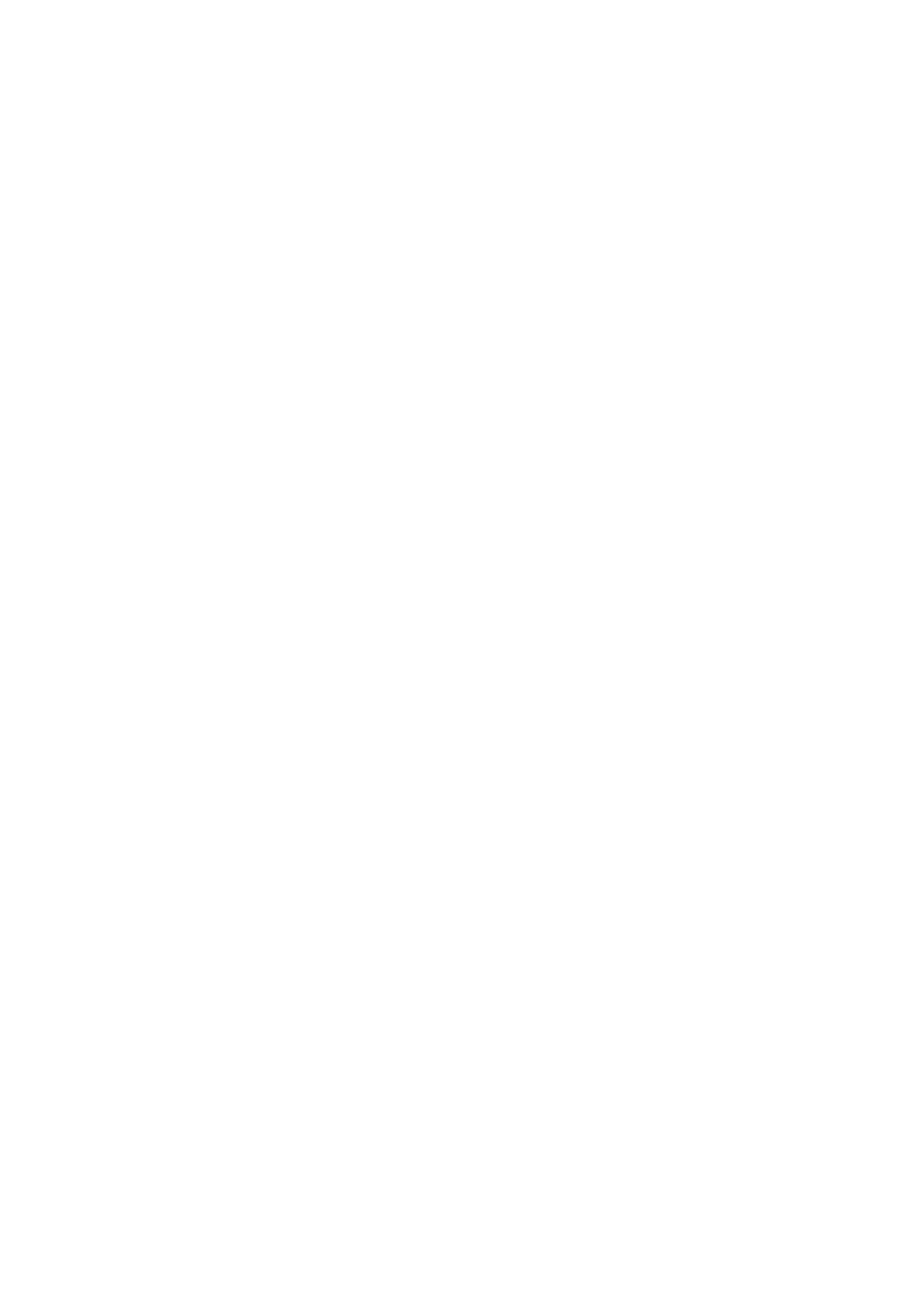

a **High Peak Borough Council** 

**LOCALISM ACT 2011 (Ss29 – 34)** 

## **DECLARATION OF INTERESTS**

This form should be completed by Members who declare an interest of any sort at a meeting of the Council, its Committees, Sub-Committees and Panels, the Executive or any of its subgroups, in taking a decision as a ward member or as a member or the Executive, at any briefing by officers and at any site visit to do with business of the Authority.

| Type of Interest declared (Please tick as appropriate)          |                                                                                                                                                                           |
|-----------------------------------------------------------------|---------------------------------------------------------------------------------------------------------------------------------------------------------------------------|
| <b>Disclosable Pecuniary Interest</b>                           |                                                                                                                                                                           |
| <b>Other Interest</b>                                           |                                                                                                                                                                           |
| Please set out briefly the nature of your interest              |                                                                                                                                                                           |
|                                                                 |                                                                                                                                                                           |
|                                                                 |                                                                                                                                                                           |
|                                                                 |                                                                                                                                                                           |
|                                                                 |                                                                                                                                                                           |
|                                                                 |                                                                                                                                                                           |
| Action taken following declaration <i>(tick as appropriate)</i> |                                                                                                                                                                           |
| Remain, speak and vote                                          |                                                                                                                                                                           |
| Withdraw from meeting                                           | (note: if you have declared a Disclosable Pecuniary Interest, you are required to leave the<br>room where the meeting is held while any discussion or voting takes place) |
| Signed:                                                         |                                                                                                                                                                           |

**See over for Guidance** which must be read together with the Code of Conduct for Members. Advice may be obtained from the Monitoring Officer.